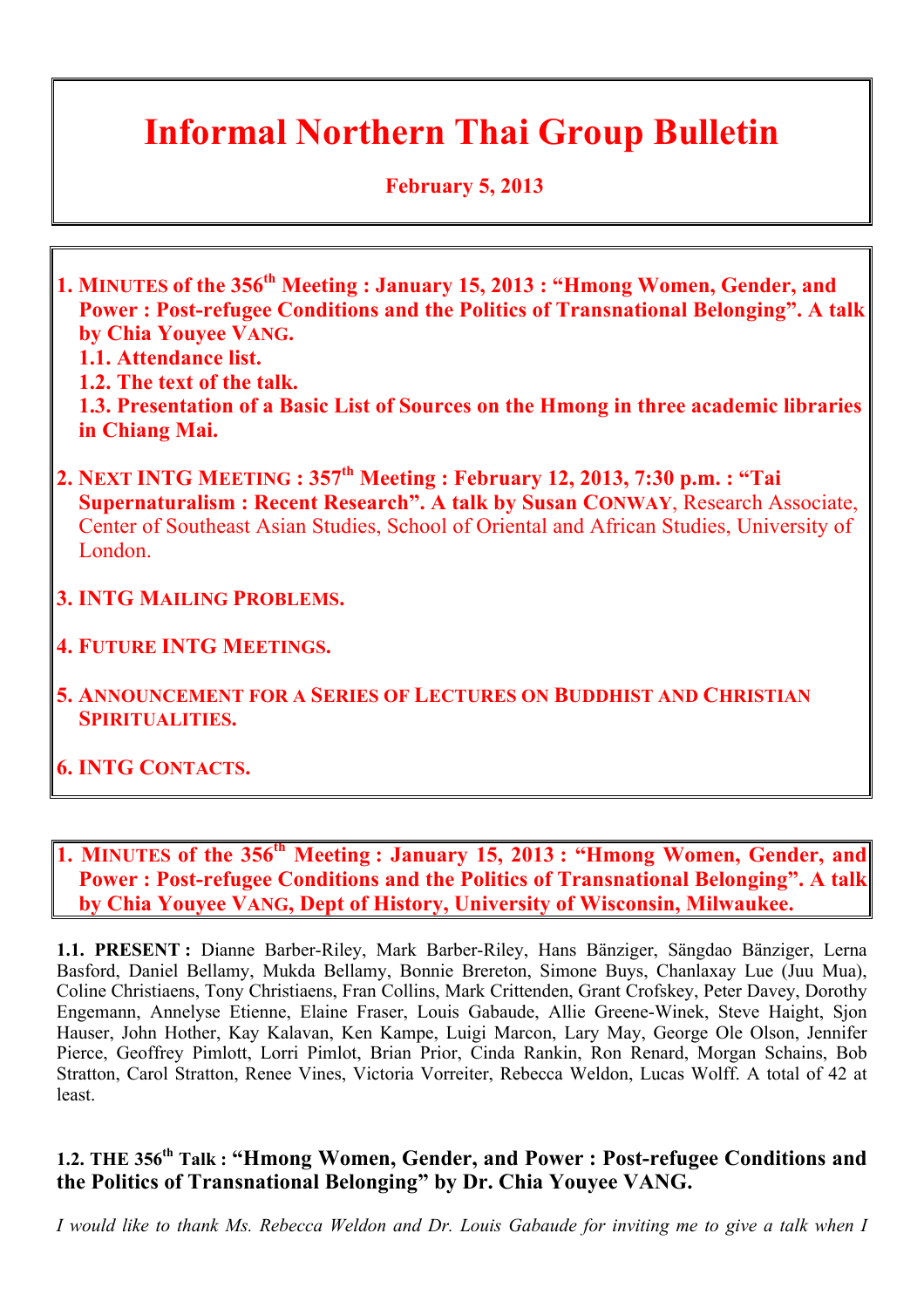*visited Chiang Mai for the first time in July 2012. I knew a little about Ms. Weldon's life story since her parents worked in Laos during the 1960s and early 1970s. Though we had never met, we did have something in common. I was born in Laos in 1971 so we were both in the same region years ago. I had read*  Tragedy in Paradise*, the memoir of her father, Dr. Charles Weldon, about his work with the USAID village health program in Laos and the people with whom he worked, including some Hmong people I knew in the US.*

*Forty years ago, it would have been unimaginable for someone like me to be giving a talk such as this evening. The dreams and aspirations of leaders from great nations and the decisions that they made changed the course of history for millions of people around the world, in particular the several million people from the former Indochinese colonies like me who became refugees and settled in Western countries. The opportunities that have been available to people like me have resulted in my ability to live a life that is very different from the agrarian life into which I was born.*

*Since I committed myself to giving this talk months ago, I have given it a lot of thought. What key aspects of Hmong women's lives should I share with you? I chose this title, "Hmong Women, Gender and Power" partly because it is the title of a forthcoming volume I am co-editing with my colleagues, Dr. Faith Nibbs and Dr. Ma Vang, and partly because through my scholarly work I have traveled and interacted with Hmong women in many contexts throughout North and South America, Europe and Asia. This is my sixth visit to Southeast Asia (Laos, Vietnam, Thailand). Since I have also been to Japan three times to speak at conferences and symposiums, this is then my ninth trip to Asia. Because I was born in Laos and lived there until I was eight years old, I sometimes feel as though I am always thinking from abroad.*

*My talk this evening is two-fold. First, I will discuss why my co-editors and I decided to work on a volume on women, gender and power. Second, I will explore pre- and post-migration knowledge about Hmong people generally and women in particular. My hope for this talk is that you will gain some insights and/or answers to this very simple question : What are the ways in which the lives of Hmong women from Laos who became refugees following the Vietnam War have changed since migrating to United States?*

*What I will share with you this evening is a combination of scholarly explorations and observations as a Hmong American woman scholar interacting with Hmong and non-Hmong people in multiple contexts. One recurring experience across time and place is that in formal as well as informal settings in the US and in Asia, non-Hmong people have often been surprised when they learn of my ethnicity.*

*I share with you an example before beginning my formal talk. During a conversation with a young Vietnamese professional woman in Hanoi in 2007, I was asked why I was interested in meeting with Hmong people in Vietnam. When I told her that I was Hmong and that I would like to meet some of the Hmong hill tribes that she had mentioned to our group of American delegates from Wisconsin, not only was she surprised, but also I could tell she did not completely believe me. Her response was that I did not look like the Hmong women she knew. She did, however, arrange for a Black Hmong woman of the Hang clan to come and visit with me. She was a friend of this Hmong woman because the Hmong woman often came to Hanoi to perform her Hmongness for tourists by sewing* paaj ntaub*. When her friend arrived, I greeted her in the Hmong language. She was Green Hmong. While I speak Green and White Hmong dialects, I too am Green Hmong. We were strangers, but after two hours of learning about each other's lives in disparate places, she held my hand as though I was a younger sister. When it was time for her to leave in order to catch the last bus, the Vietnamese woman returned to say goodbye to her and to thank her for coming to meet with me. Immediately after the taxi door closed, the young professional turned to me and said, "Dr. Vang, now I believe you are Hmong because my friend is Hmong and you can talk to her in her language."*

#### **Introduction**

Since the end of the American war in Southeast Asia, approximately 150,000 Hmong from Laos have migrated to Western countries as refugees. The vast majority settled in the United States. By 2010, more than 260,000 people of Hmong ethnicity were living in the country. While the majority was concentrated in three states (California, Minnesota and Wisconsin), the 2010 US Census found Hmong living in nearly all fifty states. As Hmong studies scholars and others interested in the Hmong diaspora know, today one can also find smaller Hmong populations in France and French Guiana, Australia, Canada, and Germany. In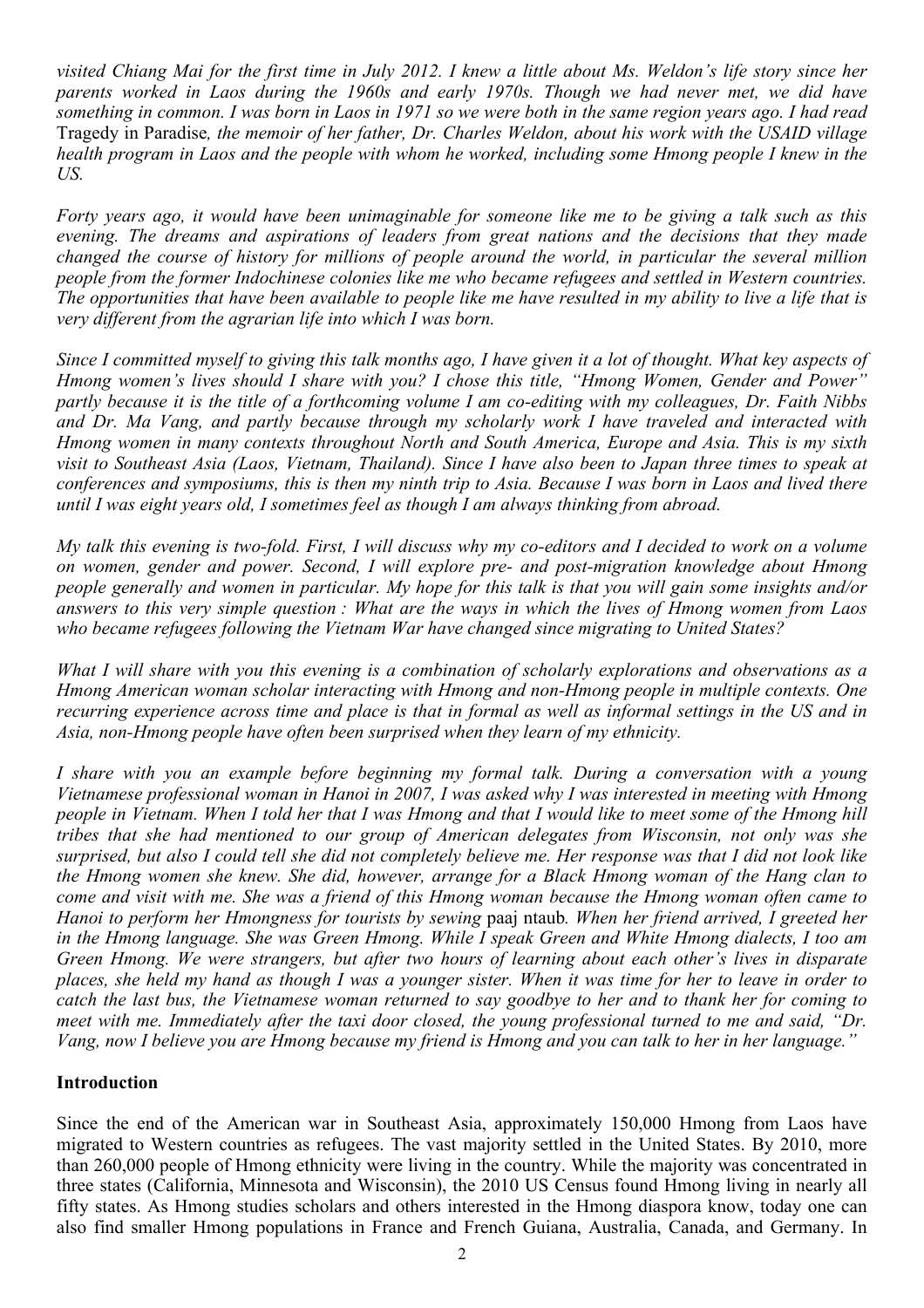comparison to the more than one million in Vietnam, Laos and Thailand and the approximately four million in southern China, Hmong presence in Western countries is indeed relatively small. Although they are a small proportion of the US population, the exponential growth of the Hmong American community and their concentration in a few states make them stand out.

#### **Key Questions**

I pose several questions for you to keep in mind as I go through the presentation that will be helpful for our conversation afterward.

- What did we know about Hmong women before their migration to the Western countries?
- How were Hmong women's lives impacted by their refugee status?
- To what extent have Hmong women's lives changed in the diaspora, in particular in the United States?
- What transnational practices are occurring among Hmong women in the diaspora and those in Southeast Asia?

#### **Why a volume on Hmong women?**

Dominant masculinist narratives of contemporary Hmong history have privileged experiences of former soldiers and marginalized and/or erased Hmong women's experiences (Hamilton-Merritt 1993; Castle 1993; Chan 1994; Conboy and Morrison 1995; Warner 1998). What difference does it make when Hmong women's voices are incorporated into historical narratives? A few monographs have examined Hmong women's lives but they focus on the challenges refugee women have integrating into Western societies and/or the conditions in limited village contexts (Donnelly 1997; Rice 2000; Symonds 2003). While Hmong women continue to face difficulties, my co-editors and I were interested in examining the agency that they exercised throughout the migration and settlement process. We asked ourselves this question : If it is true that Hmong women have historically been victims of patriarchal Hmong culture, then how do we explain the transformations that have been taking place during the last four decades?

In fall 2011, we decided that we would work on a volume that critically unpacks the categories of Hmong women, gender and power. We issued a call for contributions and received a plethora of proposals on a variety of topics. Since we were not interested in a collection of personal narratives, we selected papers that engaged in critical and theoretical analyses. While grounded in the United States, the volume also includes women in Southeast Asia and contributors come from North America, Europe and Asia. Authors consist of female and male graduate students, junior and senior scholars, and Hmong and non-Hmong researchers. Our working title, *Claiming Place : Hmong Women, Gender and Power* includes five thematic sections : war and history; subjectivity and activism; family life; art, literature and media; and sexuality, gender and taboo. I look forward to sharing the published book with those interested in the near future.

#### **Pre-migration knowledge about Hmong**

In many ways, our volume challenges pre-migration knowledge produced about Hmong people and broadens post-migration characterizations of people of Hmong ethnicity. Some of the most common descriptions include "a people on the move"; primitive mountain dwellers, highlanders, hill tribe; Lao sung (Lao of the mountaintops) and unassimilable. It is generally agreed upon by early scholars and missionaries that the Hmong prefer to live by themselves and that they do not desire to integrate into the larger societies within which they exist. Hmong women are frequently described as powerless with little or no influence in the public sphere. Though they may contribute to the decision making of households, Hmong women historically did not exert any power in public.

#### **Pre-migration experiences**

The American War in Southeast Asia indeed brought about many changes in Hmong society. Displacement due to constant movement from one location to another for over a decade disrupted their agrarian, selfreliant way of life. A whole generation of Hmong people grew up during the 1960s and early 1970s not engaging in agricultural activities. Loss of husbands and sons increased women's responsibilities. While they carried out their roles as caregivers as they had done for generations, they also took on the tasks of the men and boys who were called to fight. Clearly, Hmong women struggled as other women during wartime.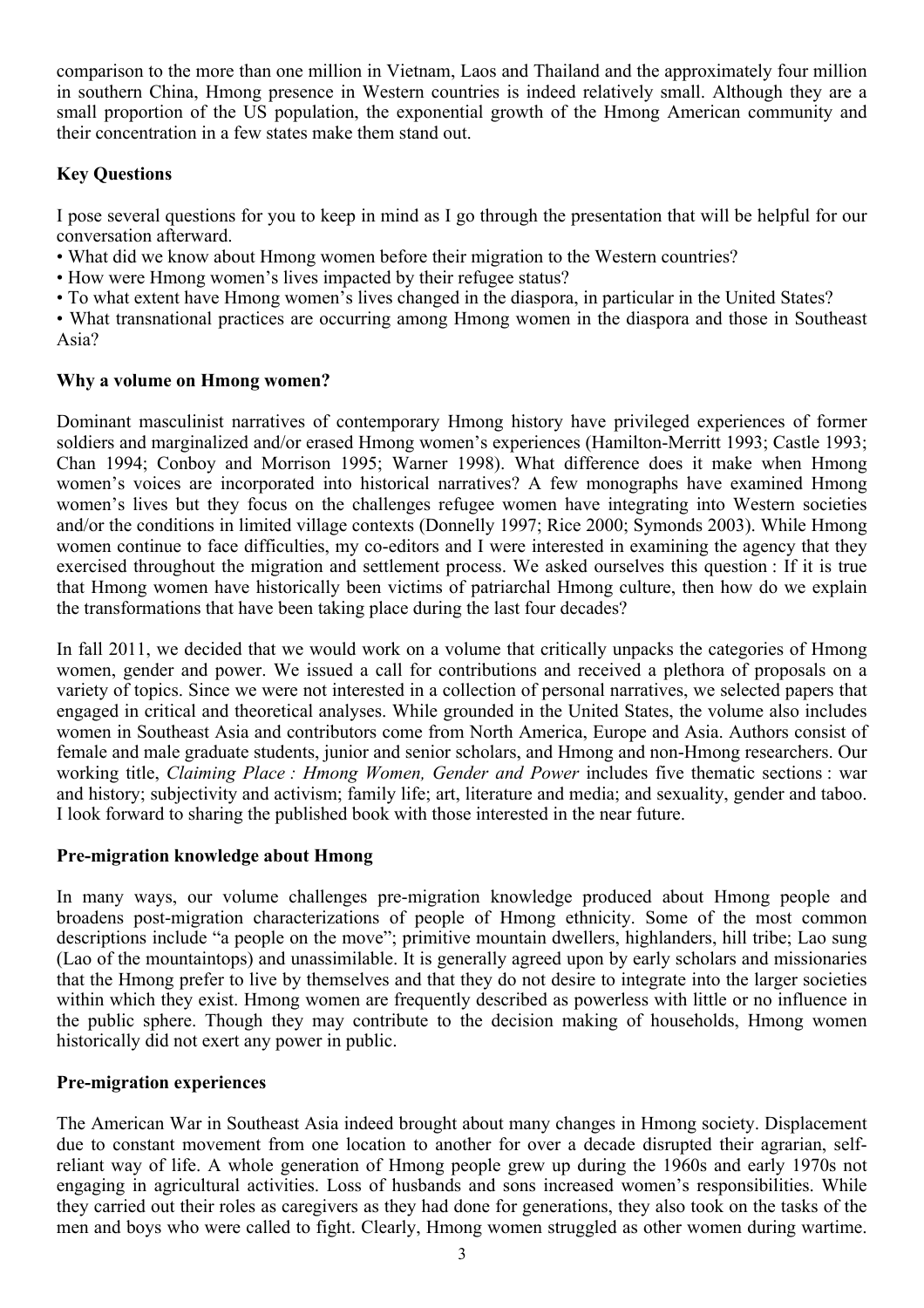However, the impact of opportunities that emerged during wartime cannot be overlooked. Some Hmong women attended school and others became village teachers, nurses, radio announcers, and entrepreneurs. Though limited to a small segment of the female population, paid work created distinct socioeconomic differences. These wartime transformations have not received much scholarly attention until recently.

I share two quotes from oral history interviews I conducted to illustrate the intimate ways in which Hmong women remember their lives during the war years. They are from my chapter in the volume that examines women's wartime sacrifices :

*"In the military, many times I worked for 24 hours. Many times starving, no food, drink. Many times, scary, by nighttime… Many times I've been sick. Nobody take care of me. Nobody give me medicine. Nobody come to say how are you. I was just there with my uncle. I missed my mother a lot. But I had no choice because I had no father to support my family. I had to work. I had three young siblings. Many times people might look down on me because I was the only woman walking with the soldiers. Sometimes they might think about maybe I was there to 'feed the soldier'. After two years they had three more girls come to help me. Sometimes there are many injured soldiers and some die. Sometimes we work for two weeks, 24 hours a day. We moved from place to place. It was dangerous."* (Lang Chanthalangsy, Illinois, USA)

*"[My mother] had heard about the boarding school [in Vientiane], so she went and registered us. I and two older siblings were registered. The older ones in high school were already in the city. For the longest time, I was really mad at her for sending us away. I kept thinking that she didn't love us. No matter how much I cried and held on to her each time I saw her, she would push me toward the nuns before she left. Once in a while she came to visit. When she visited, she would take us shopping. I remember one time she bought me a pair of shoes. I remember exactly the spot she held on the shoes. After she left, I would hold on to the same spot every night when I went to bed. It made me feel a little better because I knew she had touched that spot. I mean, that's how bad it was. And, I'm sure it was hard for her, but she didn't show."* (Gaoly Yang, Minnesota, USA)

#### **Refugee conditions' impact on Hmong women**

As those of you who either worked with Hmong refugees and/or studied them know, becoming refugees further changed Hmong people's way of life. Refugee status facilitated the development of dependency on myriad resources, most of which were humanitarian aid. Before official United Nations sponsored camps closed in the mid 1990s, many camp residents relied on financial support from relatives who had settled in Western countries. Although gender changes are enormous, new forms of gendered economic empowerment emerged in the camps (Long, 1992). Hmong women utilized their embroidery skills to create story cloths and other designs for Western consumption. Since the Hmong in the diaspora rarely produced Hmong clothes, camp residents also created clothing and other cultural items to be sold to them. The income earned was used to supplement the meager humanitarian support. There is no doubt that much struggle dominated camp life. However, Hmong women's actions suggest that they learned two primary lessons. First, displacement and suffering were an integral part of life. Second, difficulties should be used as motivation to improve living conditions.

#### **Transformations in the diaspora**

Those who embraced the latter have been instrumental in creating meaningful change in the diaspora. Hmong women have challenged cultural norms by pursuing higher education and delaying marriage; even if married, pursuing education and career; having fewer children; moving away from immediate and extended families; becoming breadwinners; marrying outside of their Hmong ethnic group; and by becoming politicians, lawyers, doctors, professors, engineers, education leaders, journalists, artists, writers, CEOs, entrepreneurs, and bankers. Exemplars of leadership among Hmong American women in mainstream U.S. society include : Misty Her, assistant superintendent with the Fresno Unified School District (CA); May Kao Hang, CEO of Wilder Foundation (MN); Mee Moua, former MN state senator, current executive director of Asian American Justice Center; Doualy Saykaothao, journalist with National Public Radio; Phoua Xiong, MD (MN); Mao J. Vang, Director of Assessment and Evaluation, Sacramento Unified School District (CA); Mo Chang, Principal of Community of Excellence Charter School (MN); Kaying Xiong-Vue,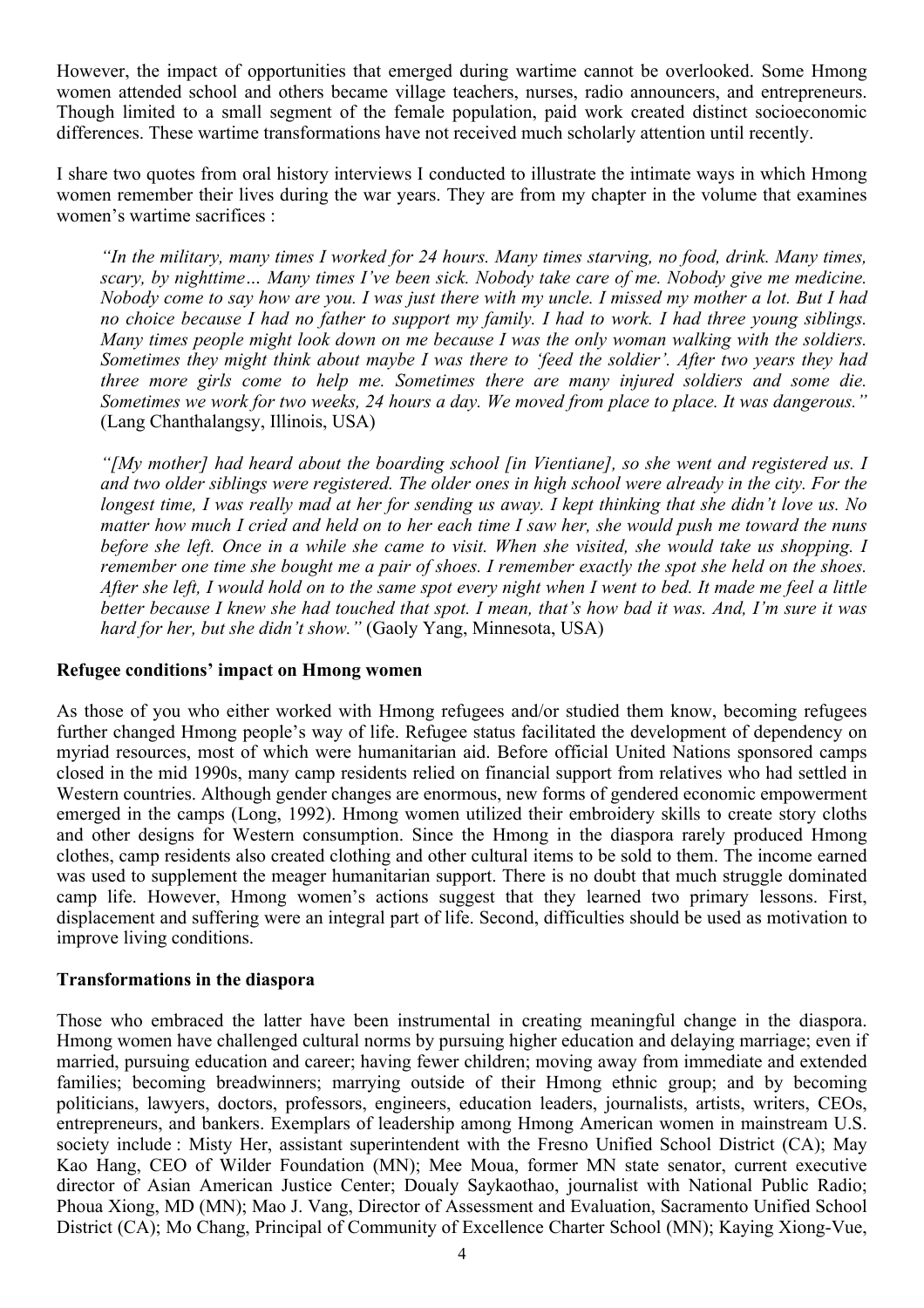Elementary school principal (WI); Kazoua Kong- Thao, St. Paul Public School board member and Minneapolis Public Schools' Equity and Diversity Director; and Kaying Hang, Associate director, Grantmakers Concerned for Immigrants and Refugees (CA).

Women have also played instrumental roles as artists, writers and scholars. Mai Neng Moua, editor of *Bamboo Among the Oaks : Contemporary Writings by Hmong Americans* (2002), is considered the leader of the Hmong literary movement. Younger women creative writers have also put forth groundbreaking publications, including May Lee-Yang and Saymoukda Vongsay, editors of *Hmong Women Write Now : An Anthology of Creative Writing and Visual Artwork by Hmong Women and Girls* (2011) and Kao Kalia Yang, author of *The Latehomecomer : A Hmong Family Memoir* (2008). The most prominent Hmong American woman scholar is anthropologist Dia Cha, whose works continue to be used in classrooms across the country : *Hmong American Concepts of Health, Healing and Conventional Medicine* (2003) and *Folk Stories of the Hmong Peoples of Laos, Thailand, and Vietnam* (with Norma J. Livo) (1991). My two monographs add to scholarly contributions on Hmong migration and community building in the diaspora : Hmong America : *Reconstructing Community in Diaspora* (2010) and *Hmong in Minnesota* (2008).

Another factor that has uplifted Hmong women is the establishment of women's empowerment organizations that not only provide support of basic needs, but also build capacity and raise consciousness. They provide space for women and girls to safely discuss challenges and explore opportunities to overcome barriers. Issues they address range from education to teen marriages to domestic violence. Examples include Hnub Tshiab : *Hmong Women Achieving Together* (MN); *Association of Hmong Women in Minnesota*; *Hmong Women's Heritage Association* (CA); and *Hmong American Women's Association* (WI).

Perhaps some of the most visible gender changes are in sports. Hmong communities throughout the United States often hold sports festivals and tournaments that are geared almost exclusively toward the Hmong American community. While volleyball was the only sport women could play in the 1980s through early 1990s, soccer became an option for them beginning in the mid to late 1990s. Within the last five years, flag football has overtaken soccer and volleyball as the most popular sport among Hmong American girls and young women.

#### **Emerging Transnational Practices**

Hmong American women have begun to engage in transnational practices that differ from that of women in the immigrant/refugee generation. Whereas capital accumulated in host societies enabled refugee women to support relatives in the homeland, education and economic power have allowed many women to live independent lives. Some are working overseas with for-profit and non-profit charity organizations. Others are contributing informally to women's empowerment projects in Southeast Asia. Still others, primarily older divorcees and/or widows, return to Laos and Thailand to seek younger spouses. While Hmong American men have commonly engaged in such activities for decades, this is a new phenomenon among Hmong American women. The extent to which this phenomenon will continue remains to be seen. However, its development suggests that Hmong women have developed complex identities that differ significantly from their pre-migration experiences.

#### **WORKS CITED**

- Castle, Timothy N. 1993. *At War in the Shadow of Vietnam : U.S. Military Aid to the Royal Lao Government*, 1955-1975. New York : Columbia University Press.
- Cha, Dia. 2003. *Hmong American Concepts of Health, Healing and Conventional Medicine*. New York : Routledge.
- Chan, Sucheng. 1994. *Hmong Means Free : Life in Laos and in the United States*. Philadelphia, PA : Temple University Press.
- Conboy, Kenneth, and James Morrison. 1995. *Shadow War : The CIA's Secret War in Laos*. Boulder, Colo. : Paladin Press.
- Donnelly, Nancy. 1997. *Changing Lives of Hmong Women*. Seattle : University of Washington Press.
- Hamilton-Merritt, Jane. 1993. *Tragic Mountains : The Hmong, the Americans and the Secret Wars for Laos*. Bloomington : Indiana University Press.

Lee-Yang, May and Vongsay, Saymoukda (ed). 2011. *Hmong Women Write Now : An Anthology of*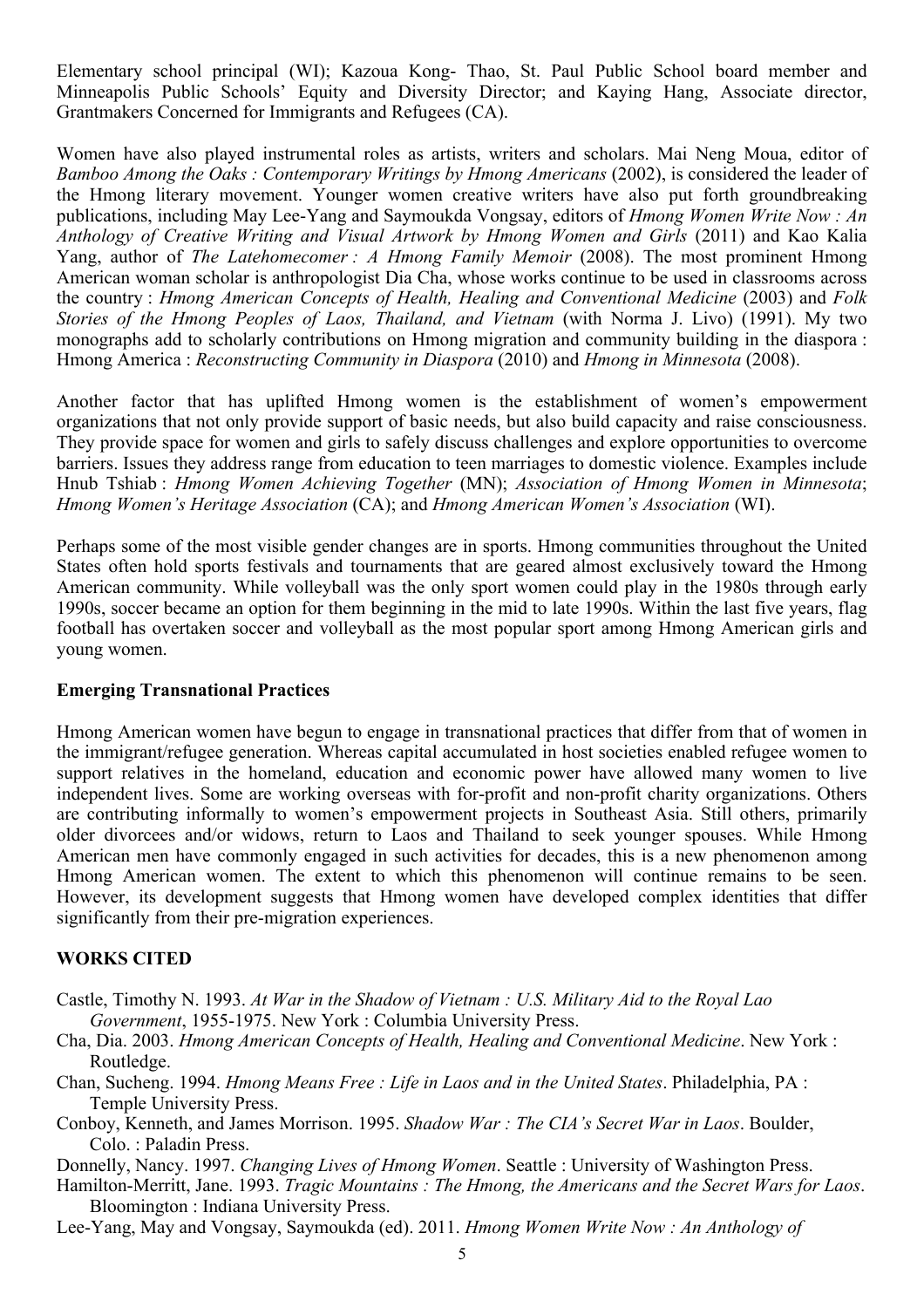*Creative Writing Visual Artwork by Hmong Women and Girls*. St. Paul : Hmong Arts Connection, where May Lee-Yang is executive director, and Hnub Tshiab : Hmong Women Achieving Together.

- Livo, Norma J. and Cha, Dia. 1991. *Folk Stories of the Hmong Peoples of Laos, Thailand, and Vietnam*. Westport, CT : Libraries Unlimited.
- Moua, Mai Neng (ed). 2002. *Bamboo Among the Oaks : Contemporary Writings by Hmong Americans*. St. Paul : Minnesota Historical Society Press.

Rice, Pranee Liamputtong. 2000. *Hmong Women and Reproduction*. Westport, CT : J F Bergin & Garvey.

- Symonds, Patricia V. 2005. *Calling in the Soul : Gender and the Cycle of Life in a Hmong Village*. Seattle : University of Washington Press.
- Vang, Chia Youyee. 2010. *Hmong America : Reconstructing Community in Diaspora*. Urbana and Champaign : University of Illinois Press.
- Vang, Chia Youyee. 2008. *Hmong in Minnesota*. St. Paul : Minnesota Historical Society Press.
- Warner, Roger. 1998. *Shooting at the Moon : The Story of America's Clandestine War in Laos*. South Royalton, Vt. : Steerforth Press.
- Weldon, Charles. 1999. *Tragedy in Paradise : A Country Doctor at War in Laos*. Bangkok : Asia Books Co. L<sub>td</sub>
- Yang, Kao Kalia. 2008. *The Latehomecomer : A Hmong Family Memoir*. Minneapolis : Coffee House Press.

Dr. Chia Youyee Vang Associate Professor of History Department of History University of Wisconsin-Milwaukee http ://www4.uwm.edu/letsci/history/faculty/vang.cfm & Coordinator, Hmong Diaspora Studies Program http ://www4.uwm.edu/letsci/hmong/admin.cfm

#### **1.3. Presentation of a Basic List of Sources on the Hmong in three academic libraries in Chiang Mai (Separate document : "Hmong" in Chiang Mai libraries – A basic search).**

Chiang Mai residents who want to expand their knowledge and look for tools about most of the topics presented in our INTG talks can now enjoy academic resources on three sites :

1) **Chiang Mai University** offers not only a Central library but as many libraries as Faculties and Institutes.

- 2) **Payap University** offers also a main library with unique holdings on Archives for the Protestant missions in the North, Linguistics and Christian theology.
- 3) The **École française d'Extrême-Orient (EFEO)** or **The French School of Asian Studies** has now a new library with not only sources in French on Indochina and Asia but also with many holdings in English and Thai on Anthropology, Archaeology, History and Buddhism. However, their electronic catalog is not yet complete.

On the occasion of Dr. Chia's talk, I have tried to make basic searches for sources on the Hmong available on these sites, adding what remains in my personal library, the result of which you will find in a separate PDF document sent in a Zip file which should open automatically : « **Hmong » in Chiang Mai Academic Libraries – A Basic Search**. The various sites hold actually more than is offered here. If interested, please do detailed searches on the net or ask for help from the librarians.

This is the first and perhaps the last time I build and share such a list for the INTG. Positive as well as negative returns will be appreciated at  $\langle$ gabaudel $\langle \hat{\omega} \rangle$ yahoo.com>.

L.G.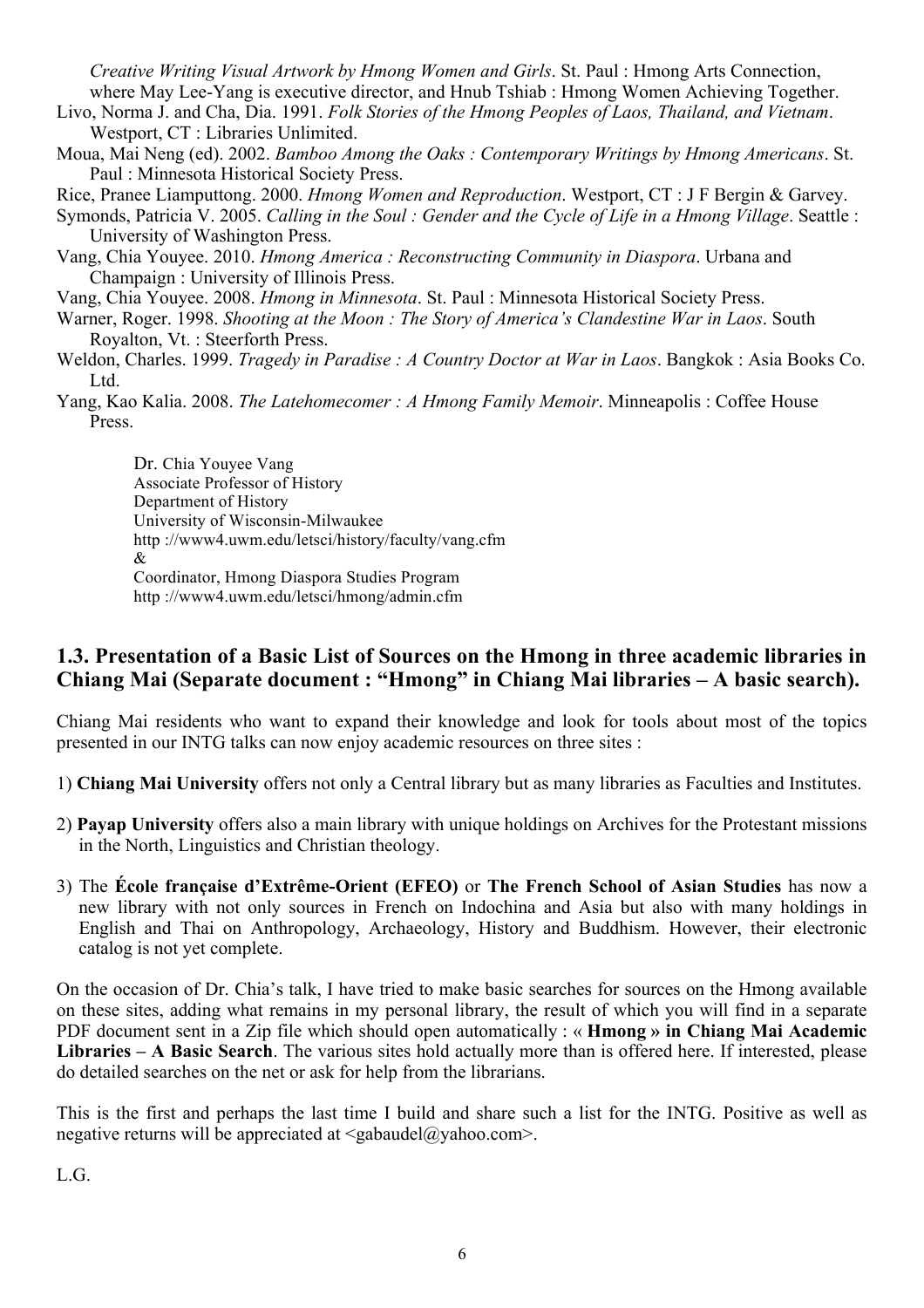#### **2. NEXT INTG MEETING : 357th Meeting : February 12, 2013, 7:30 p.m. : "Tai Supernaturalism : Recent Research". A Talk by Susan CONWAY, Research Associate, Center of Southeast Asian Studies, School of Oriental and African Studies, University of London.**

Many people think of Tai supernaturalism and black magic in terms of knowledge transmitted orally. This is far from the case. Manuscripts full of prescriptions for banishing evil or actually creating it, have passed from one generation of experts to the next, often through the same family. This lecture examines written and illustrated material of this type as it appears in nineteenth century manuscripts and gives examples of how the prescriptions were administered.

*Dr. Susan Conway is currently Research Associate at the Center of South East Asian Studies, School of Oriental and African Studies, University of London. Her books and papers cover the culture, arts and crafts of Southeast Asia, specialising in Thailand and the Shan States of Burma (Myanmar).She has conducted field work for thirty years, organising conferences and exhibitions in Southeast Asia, Europe and the USA. Her current research is on Tai Supernaturalism, the material culture of Magic. Her new book on the subject will be published in 2013.*

Her full CV is at http ://www.susanconway.com/full-CV

#### **INTG MAILING PROBLEMS**

*Here are three lists of e-mail addresses with a problem. Please read them carefully and if you know the reason why one address is not valid, please inform the INTG secretary at* <gabaudel@yahoo.com>

3.1. The following addresses have been phased out of the INTG mailing list because they do not work for various reasons :

<alsauterey.fspmekong@irasec.com> : Unknown User <bangbox@worldonline.dk> : User unknown  $\langle \text{brace@} \rangle$  vif.cnrs.fr> User unknown <celinacee@live.fr> : mailbox unavailable <john@severencom.ru> : mailbox unavailable <jsburdett@hotmail.com> : mailbox unavailable  $\leq$ kate\_callahan@hotmail.com> : mailbox unavailable  $\leq$ mael.raynaud $\overline{a}$ gmail.com> : No Such User Here <martinthai@hotmail.com> : mailbox unavailable <merzac@bethel.edu> : No Such User Here <pia@ezystock.com> : No Such User Here  $\leq$ sarapee\_chiangmai@hotmail.com> : mailbox unavailable  $\leq$ shiyao@caip.rutgers.edu> : Recipient address rejected : User unknown

#### 3.2. The following addresses will be phased out if their boxes keep being full for a long period :

 $\text{-}$ buntalik@loxinfo.co.th $\text{+}$  $\leq p$ fmc $(a)$ gol.com $>$  $\leq$ satomasa@loxinfo.co.th>

3.3. The following addresses will be phased out if their boxes keep being blocked for a long period :

 $\leq$ masuhara@laotel.com> was blocked by our Spam & Virus Firewall.

#### **4. FUTURE INTG MEETINGS (7:30 p.m. at the Alliance Française, Chiang Mai)**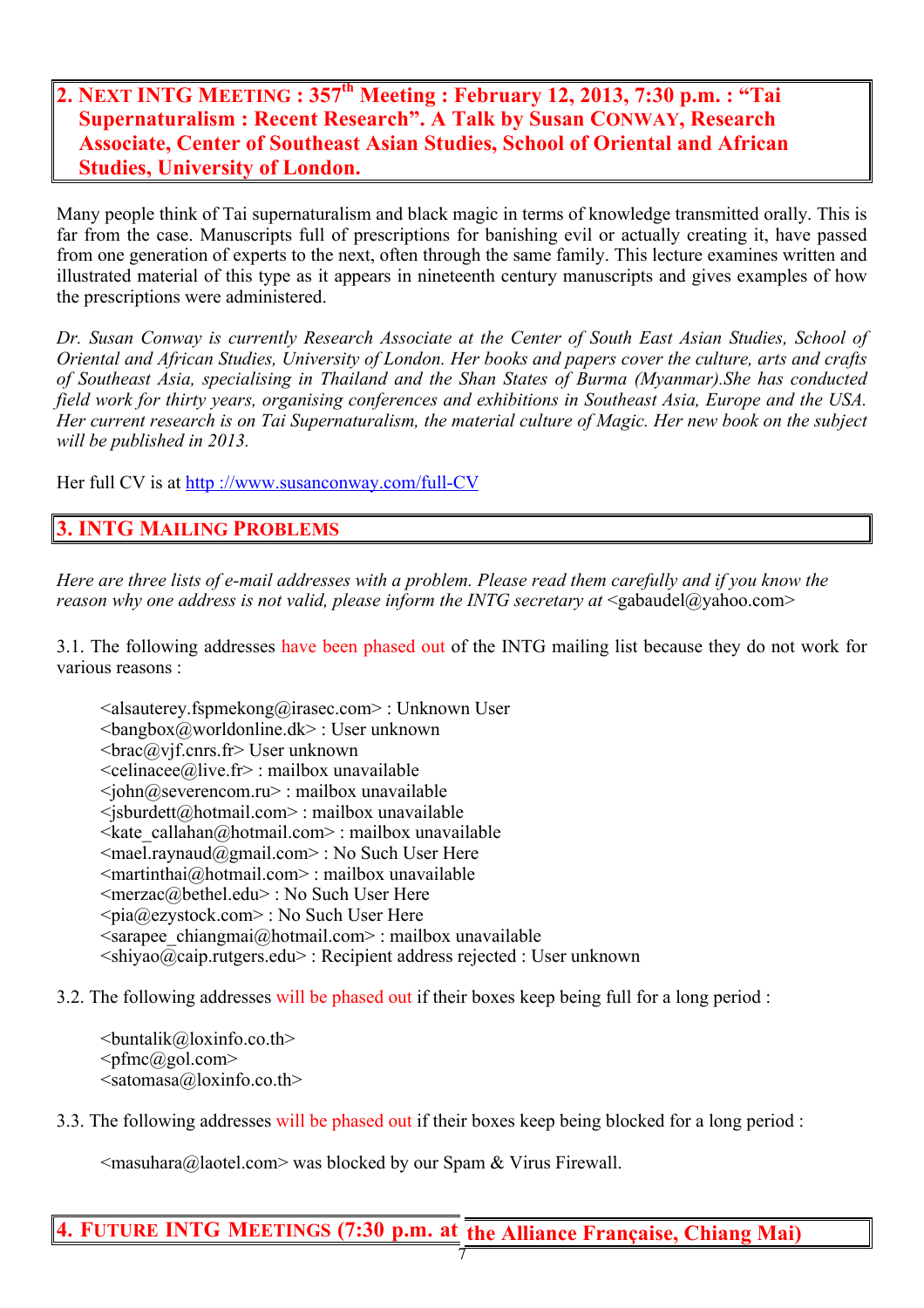**357th Meeting :** 12 February 2013 : "Tai Supernaturalism : Recent Research". A Talk by Susan Conway, Research Associate, Center of Southeast Asian Studies, School of Oriental and African Studies, University of London.

**358th Meeting :** 12 March 2013 : "Mystery and Diversity at the Plain of Jars, Laos". A Talk by Lia Genovese, PhD Candidate in the History of Art and Archaeology at the School of Oriental and African Studies (SOAS), University of London.

**359th Meeting :** 9 April 2013 : "Tai Khuen culture, Burmanization and the 600th Anniversary of Songkran in Keng Tung". A Talk by Klemens Karlsson, Head of the Department of Publication Infrastructure at KTH Royal Institute of Technology, Stockholm Sweden.

#### **5. ANNOUNCEMENT FOR A SERIES OF LECTURES ON BUDDHIST AND CHRISTIAN SPIRITUALITIES**

The Fifteenth **Sinclair Thompson Lecture Series** will be held on 20, 21, 22 February 2013 at 7 :00 p.m. at the Sirindhorn Learning Resource Center (Main Library Auditorium), Payap University, Mae Khao Campus, Chiang Mai.

Lectures are Free and Open to the Public (Thai and English translation provided).

#### **Lecture Schedule** :

- 20 February, 7:00 p.m. : "Buddhist Spiritual Practices" by The Venerable Dhammananda Bhikkhuni & Response by The Reverend Marjorie Thompson
- 21 February 7:00 p.m. : "Christian Spiritual Practices" by The Reverend Marjorie Thompson & Response by The Venerable Dhammananda Bhikkhuni.
- 22 February 7:00 p.m. "The Role of Women in Buddhism and Christianity" by Rev. Marjorie Thompson and Ven. Dhammananda Bhikkhuni.
- **Dhammananda Bhikkhuni**, a former teacher at McMaster University (Canada) and Thammasat University (Bangkok, Thailand), was the first Thai woman accepted as a bhikkhuni by a Sri Lankan community in 2003.
- The Reverend **Marjorie J. Thompson**, born in Chiang Mai as the daughter of The Rev. W.J. Sinclair Thompson who served for 15 years as a Fraternal Worker in Thailand, and in whose memory these lectures were established some 50 years ago.

#### **6. INTG CONTACTS : Convenor - Secretary - Website**

- **1) Convenor : Rebecca Weldon :** e-mail : < **rebecca.weldon@gmail.com**>. Mobile : **087 193 67 67**.
- **2) Secretary : Louis Gabaude** : e-mail : <**gabaudel@yahoo.com**>. Mobile : **087 188 50 99**.
- **3) INTG Website** : http ://www.intgcm.thehostserver.com

#### **Thank you for printing the following pages and posting it/them on any board you can**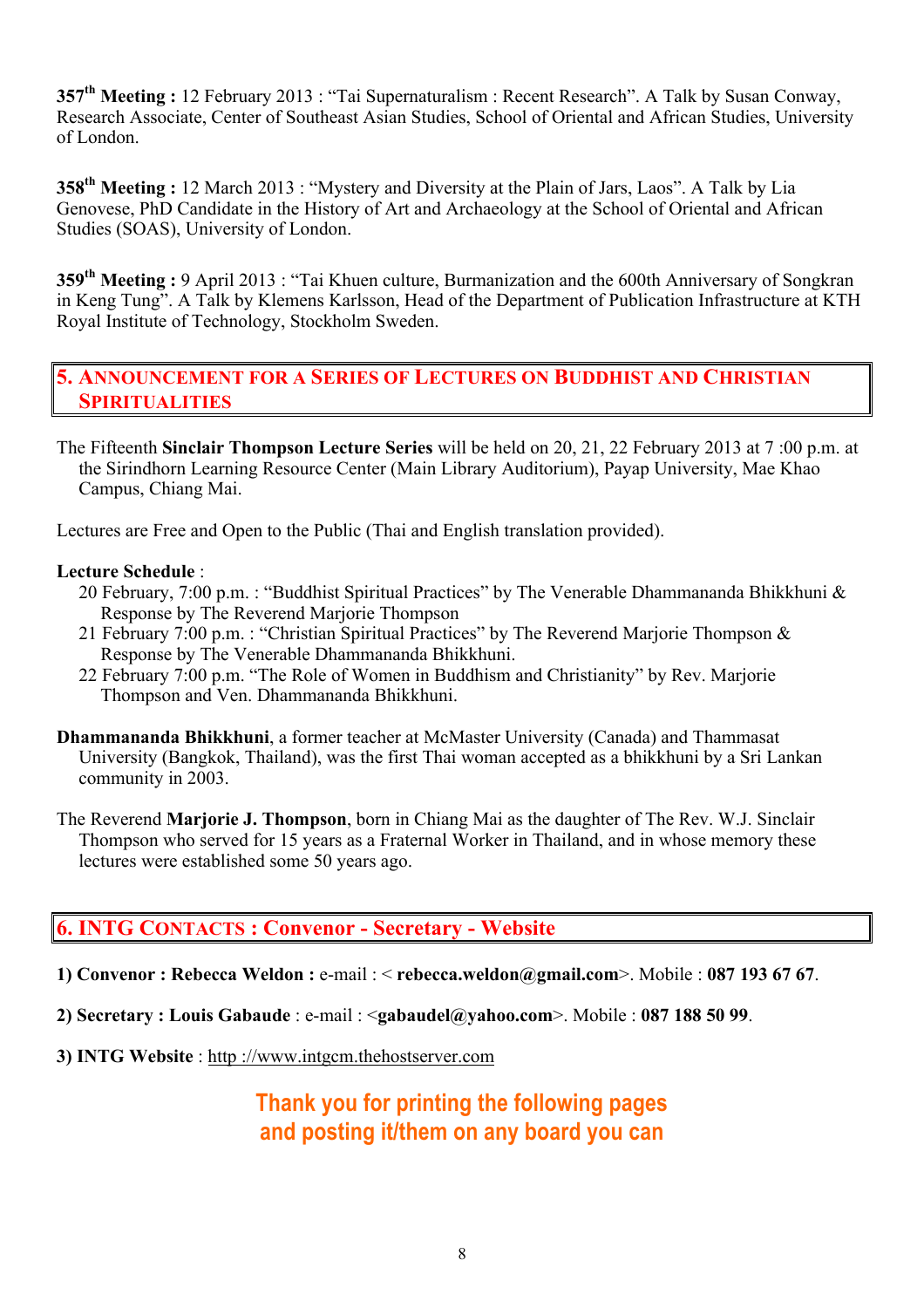### **Informal Northern Thai Group (INTG)** 28 years of Talks! \_\_\_\_\_\_\_\_\_\_\_\_\_\_\_\_\_\_\_\_\_\_\_\_\_\_\_\_\_\_\_\_\_\_\_\_\_\_\_\_\_\_\_\_\_\_\_\_\_\_\_\_\_\_\_\_\_\_\_\_\_\_\_\_\_\_\_\_\_\_\_\_\_\_ \_\_\_\_\_\_\_\_\_\_\_\_\_\_\_\_\_\_\_\_\_

## Thai Supernaturalism: **Recent Research** A Talk by **Susan Conway Tuesday 12 February 2013 : 19:30** At the **ALLIANCE FRANÇAISE – Chiang Mai 138, Charoen Prathet Road, Opposite Wat Chaimongkhon & EFEO**